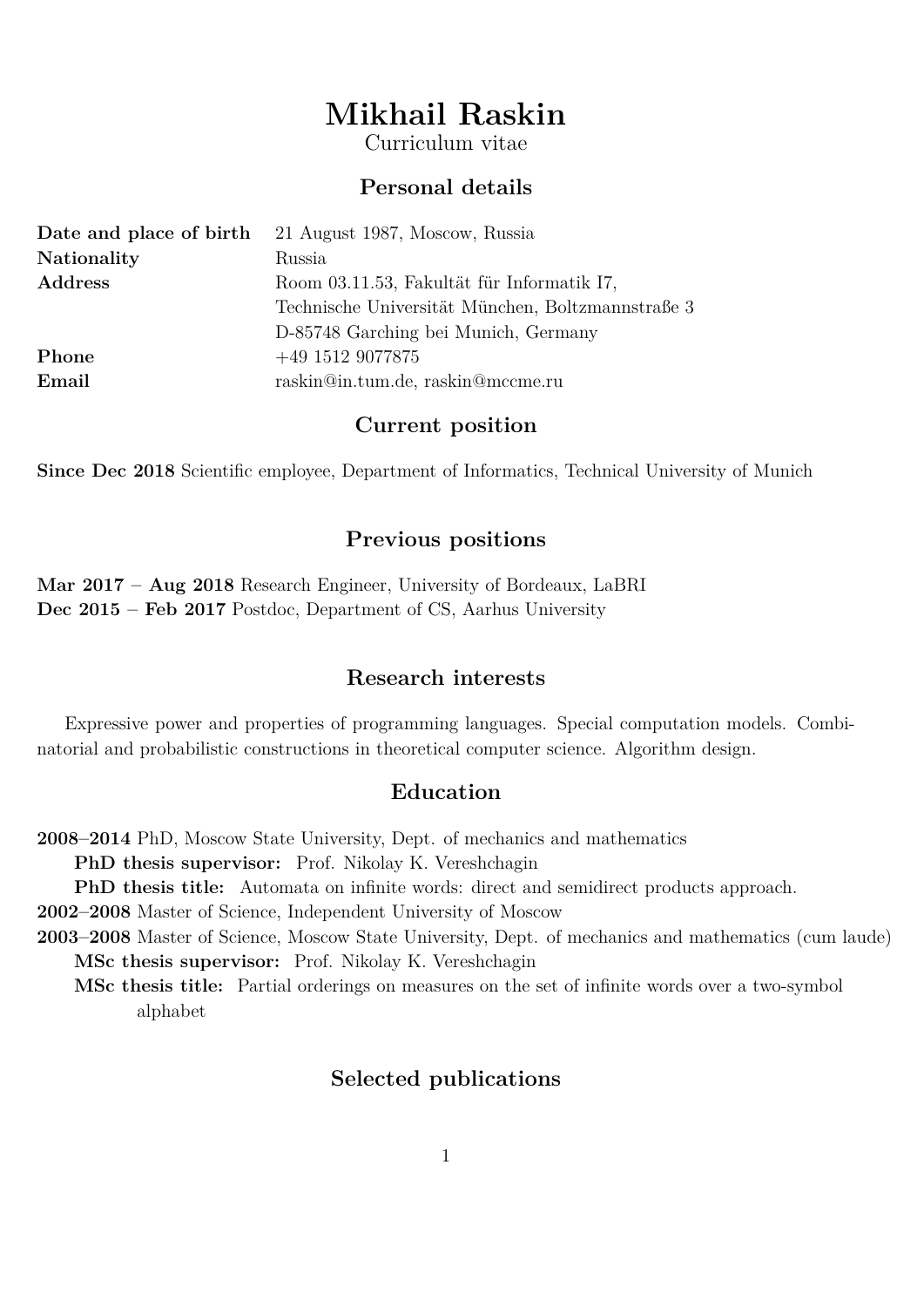- 1. Arnaud Casteigts, Michael Raskin, Malte Renken, Viktor Zamaraev. Sharp Thresholds in Random Simple Temporal Graphs. *Symposium on Foundations of Computer Science*, to appear in 2022.
- 2. Michael Blondin, Mikhail Raskin. The Complexity of Reachability in Affine Vector Addition Systems with States. *Logical Methods in Computer Science*, 2021.
- 3. Javier Esparza, Mikhail A. Raskin, Christoph Welzel. Computing Parameterized Invariants of Parameterized Petri Nets. *Proceedings of International Conference on Application and Theory of Petri Nets*, 2021.
- 4. Michael A. Raskin, Mark Simkin. Perfectly Secure Oblivious RAM with Sublinear Bandwidth Overhead. *Proceedings of International Conference on the Theory and Application of Cryptology and Information Security*, 2019.
- 5. Kristoffer Arnsfelt Hansen, Mikhail A. Raskin. A two-player stay-in-a-set game with perfect information and without Nash equilibria. *International Symposium on Games, Automata, Logics, and Formal Verification*, 2019.
- 6. Javier Esparza, Mikhail A. Raskin, Chana Weil-Kennedy. Parameterized Analysis of Immediate Observation Petri Nets. *Proceedings of International Conference on Application and Theory of Petri Nets*, 2019.
- 7. Mikhail Raskin. A superpolynomial lower bound for the size of non-deterministic complement of an unambiguous automaton. *International Colloquium on Automata, Languages, and Programming*, 2018.
- 8. Michael Raskin. Writing a best-effort portable code walker in Common Lisp. *European Lisp Symposium*, 2017.
- 9. Krishnendu Chatterjee, Monika Henzinger, Sebastian Krinninger, Veronika Loitzenbauer, Michael A. Raskin. Approximating the minimum cycle mean. *Theoretical Computer Science*, 2014.
- 10. Michael A. Raskin. Toom's Partial Order Is Transitive. *Problems of Information Transmission*, 2012.

# **Reviewed talks**

- 1. Mikhail Raskin. Population protocols with unreliable communication. *International Symposium on Algorithmics of Wireless Networks* (ALGOSENSORS 2021), online.
- 2. Michael Raskin. Lisp in the middle: using Lisp to manage a Linux system. *European Lisp Symposium* (ELS 2021), online.
- 3. Michael Raskin, Chana Weil-Kennedy. Efficient Restrictions of Immediate Observation Petri Nets. *International Conference on Reachability Problems* (RP 2020), online.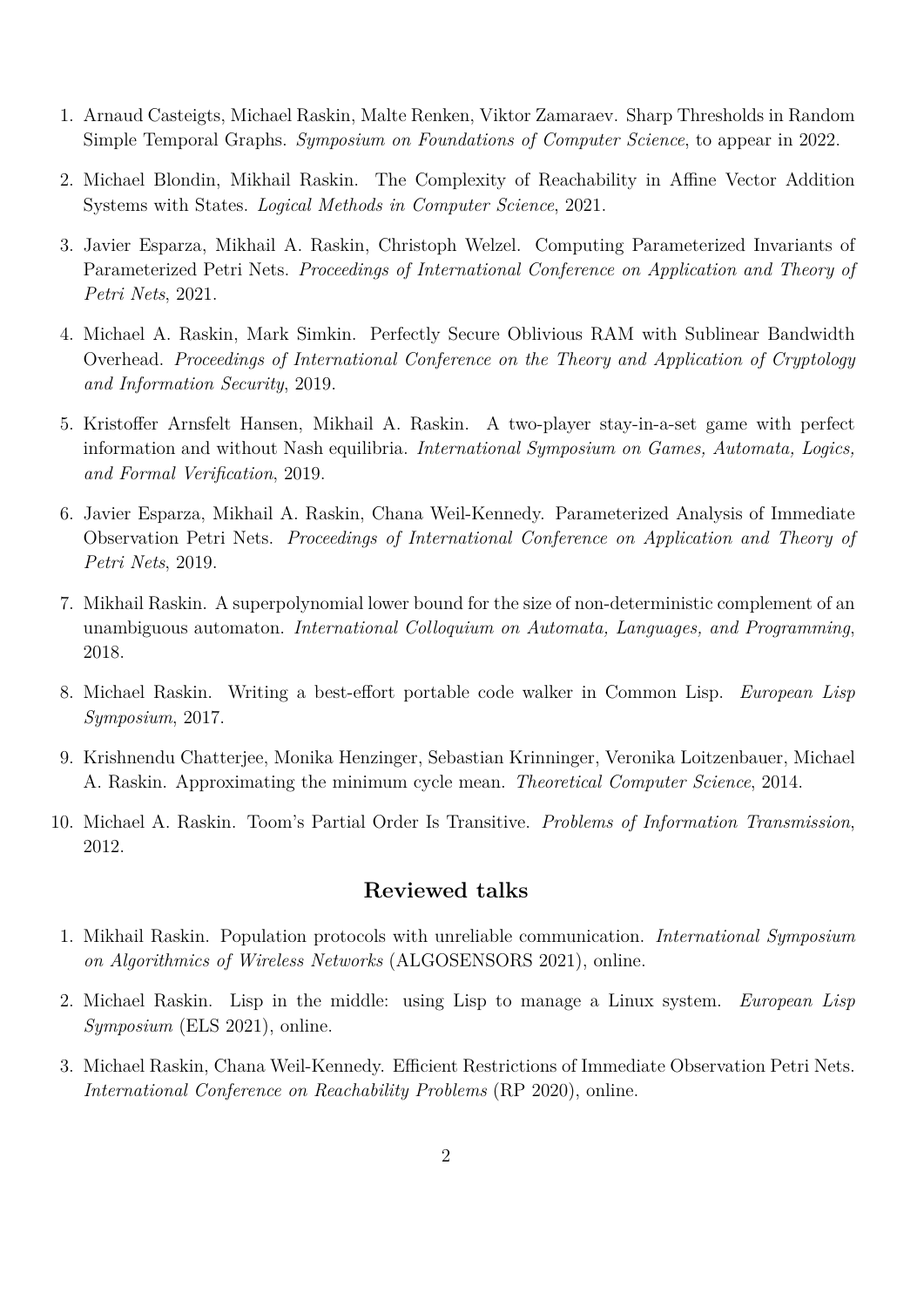- 4. Michael Blondin, Mikhail Raskin. The Complexity of Reachability in Affine Vector Addition Systems with States. *International Conference on Reachability Problems* (RP 2020), online.
- 5. Michael Raskin. Bridging the stepping stones: using pieces of NixOS without full commitment. *NixCon*, 2020, online.
- 6. Michael Blondin, Mikhail Raskin. The Complexity of Reachability in Affine Vector Addition Systems with States. *Logic in Computer Science* (LICS 2020), online.
- 7. Kristoffer Arnsfelt Hansen, Mikhail A. Raskin. A two-player stay-in-a-set game with perfect information and without Nash equilibria. *International Symposium on Games, Automata, Logics, and Formal Verification* (GandALF 2019), Bordeaux, France.
- 8. Michael A. Raskin, Christoph Welzel. Working with first-order proofs and provers. *European Lisp Symposium* (ELS 2019), Genoa, Italy.
- 9. Mikhail Raskin. A superpolynomial lower bound for the size of non-deterministic complement of an unambiguous automaton. *International Colloquium on Automata, Languages, and Programming* (ICALP 2018), Prague, Czech Republic.
- 10. Michael A. Raskin. A linear lower bound for incrementing a space-optimal integer representation in the bit-probe model. *International Colloquium on Automata, Languages, and Programming* (ICALP 2017), Warsaw, Poland.
- 11. Michael Raskin. Writing a best-effort portable code walker in Common Lisp. *European Lisp Symposium* (ELS 2017), Brussels, Belgium.
- 12. Michael Raskin, Nikita Nikitenkov. Paradox of choice in social network games with product choice. *Game theory society congress* (GAMES 2016), Maastricht, Netherlands.
- 13. Michael Raskin, Nikita Mamardashvili. Accessing local variables during debugging. *European Lisp Symposium* (ELS 2016), Krakow, Poland.
- 14. Mikhail A. Raskin. Computable measures that are couplable but not computably couplable. *International Conference on Computability, Complexity and Randomness* (CCR 2013), Moscow, Russia.
- 15. Michael Raskin. Data-transformer: an example of data-centered tool set. *European Lisp Symposium* (ELS 2013), Madrid, Spain.
- 16. Mikhail Raskin, Yuri Pritykin. Almost periodicity and finite automata.. *Workshop on Infinite Words, Automata and Dynamics*, 2007, Ekaterinburg, Russia.

### **Conference awards**

Best paper award. *International Conference on Application and Theory of Petri Nets, 2021* Best paper award. *International Conference on Application and Theory of Petri Nets, 2019*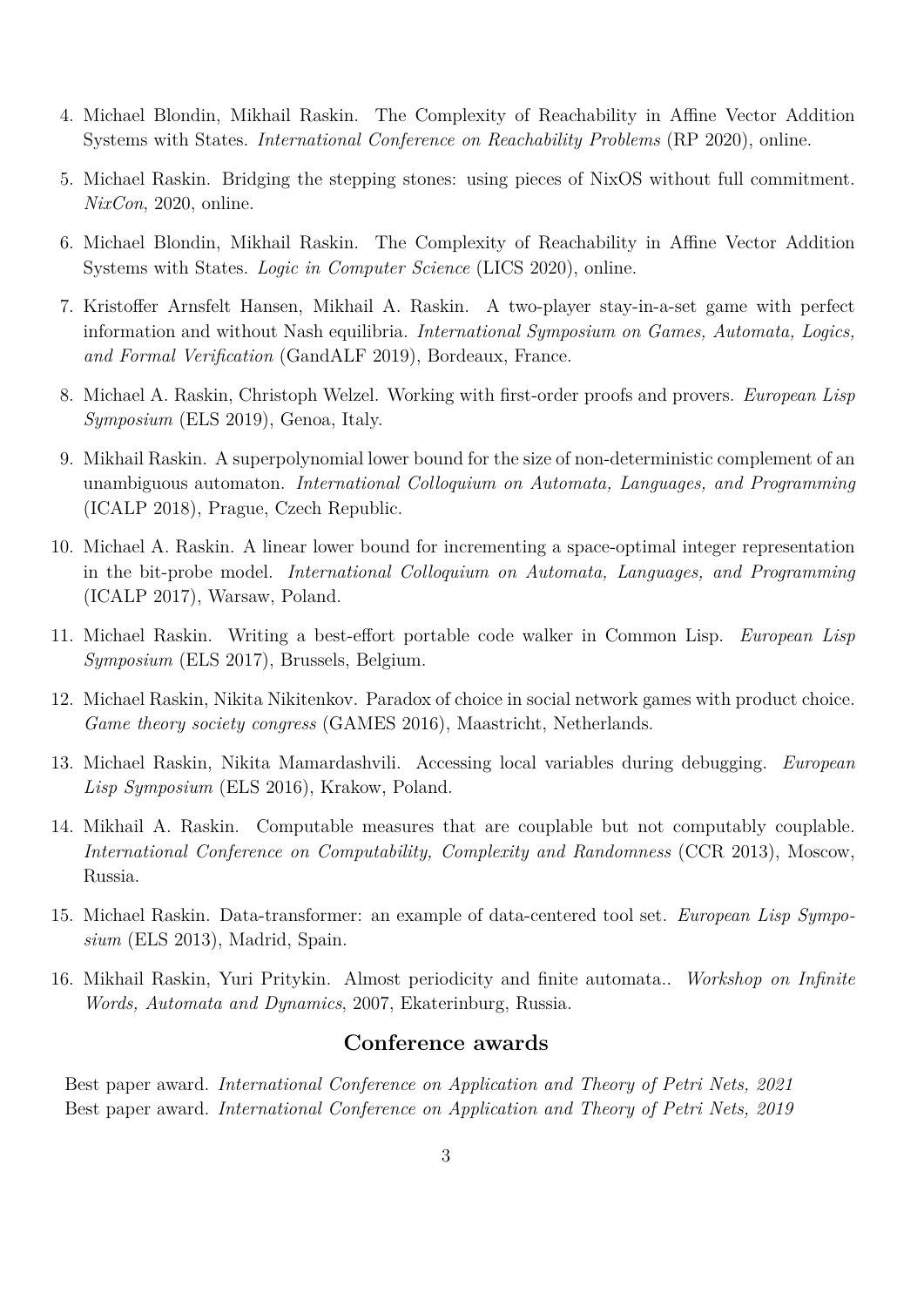# **Teaching experience**

TU Munich (2019–2021): Supervision: Interactive Tool for Developing and Verifying First-Order Proofs in Integration with Existing Automated provers (BSc thesis) Supervision: Fast Simulation of Population Protocols (BSc thesis) Lecturer and Teaching assistant: Practical course «Algorithms for programming contests» Teaching assistant: Complexity theory University of Bordeaux (2018): Teaching assistant: Array algorithms Independent University of Moscow (2007–2015): Lecture courses: Introduction to probability theory, Set theory, Mathematical logic Teaching assistant: Geometry, Algebra, Mathematical analysis Lomonosov Moscow State University (2015): Co-supervision of an MSc thesis project ''Paradoxical examples of social network games with product choice'' Moscow Institute of Physics and Technology (2011–2014): Teaching Assistant: Mathematical logic, Algorithmic complexity. Lecture Courses at the Summer School "Contemporary Mathematics" (2007–2019) • "Between nonsense and unknowable. What we can claim, verify, prove"; • "Toy examples of games"; • "Blind counting"; • "The objects that happen to exist" (probabilistic proofs of existence); • "We cannot wait for favors from Nature" (forcing method in set theory model construction); • "Who am I? Where am I?" (on sampling assumptions); • A set of conventions and conventions about sets (a survey of alternative set theories); *•* Cellular automata; *•* Classical nonclassical logics and standard nonstandard models; • Fortune-teller is of no use (what can and what cannot be predicted), • Conditional probability and other probabilistic notions; • Introduction to game theory;

*•* Sequences, close to periodical (with Yu.Pritykin).

# **Programming experience**

| Main languages: | Common Lisp, Python, Pascal (Free Pascal Compiler, Delphi), |
|-----------------|-------------------------------------------------------------|
|                 | POSIX Shell/Bash, Nix                                       |
| Other:          | Julia, Scheme, C, C++, JavaScript, OCaml                    |

# **Service to community**

#### **Program committee member:**